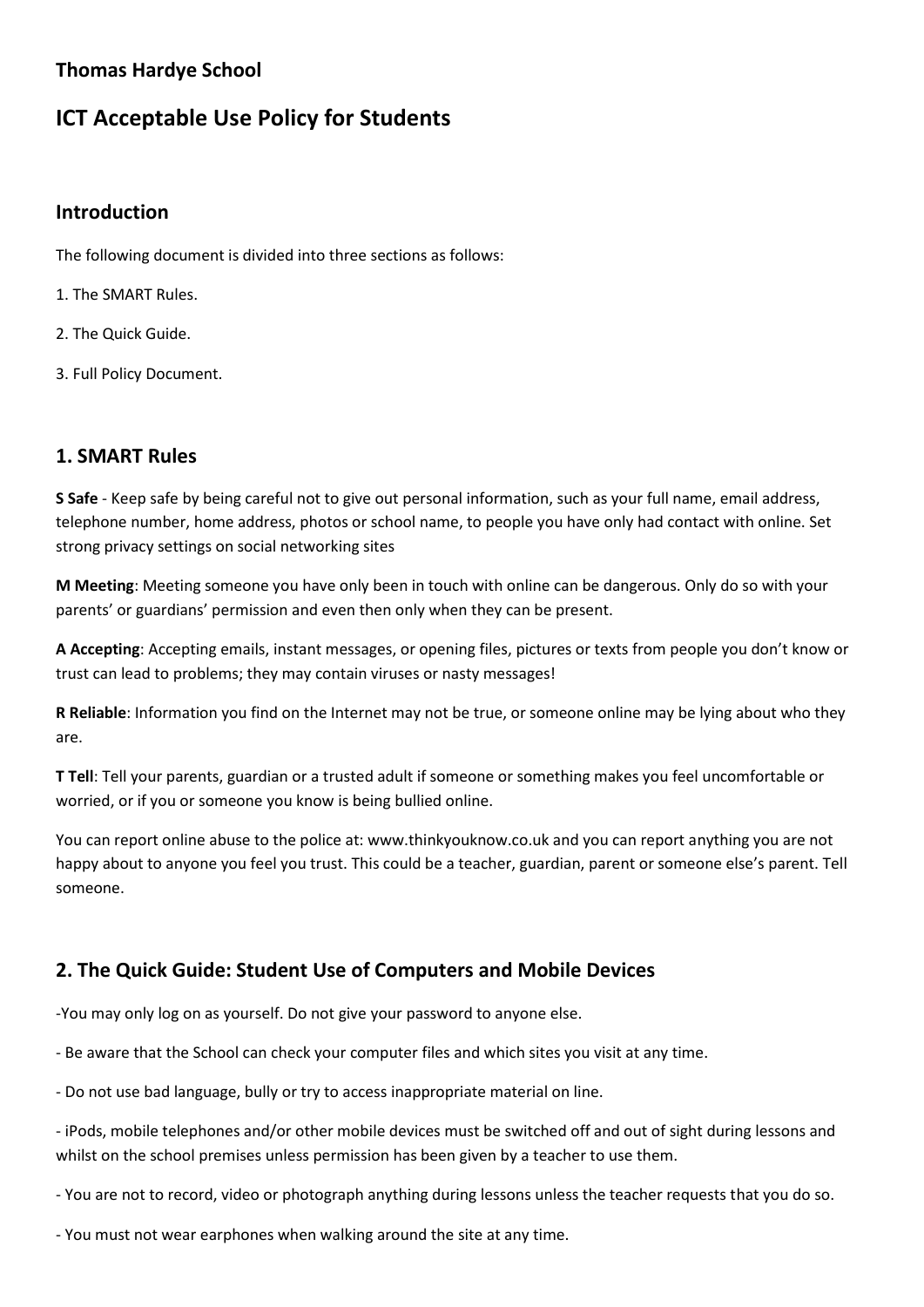- Do not attempt to bypass school web filters.
- Do not give out your personal details online and never arrange to meet a stranger.
- Respect copyright and do not plagiarise work.

Any breach of this policy will result in appropriate disciplinary action.

#### **3. Student Computer Acceptable Use Policy**

The use of the latest technology is actively encouraged at Thomas Hardye School but with this comes a responsibility to protect students, staff and the School from abuse of the system.

All students, therefore, must adhere to the Policy set out below. This Policy covers all workstations, laptops, mobile telephones and other electronic devices within the School, irrespective of who is the owner.

All students are expected to behave responsibly on the School computer network, as they would in classrooms and in other areas of the School.

#### *1. Personal Safety*

-Always be extremely cautious about revealing personal details and never reveal a home address, telephone number or email address to strangers.

-Always inform your teacher or another adult if you have received a message or have visited a website that contains inappropriate language or makes you feel uncomfortable in any way.

-Do not play with or remove any cables that are attached to a School computer.

-Always be yourself and do not pretend to be anyone or anything that you are not on the Internet.

-Do not arrange to meet anyone you have met on the Internet; people are not always who they say they are.

-If in doubt, ask a teacher or another member of staff.

#### *2. System Security*

-Do not attempt to go beyond your authorised access. This includes attempting to log on as another person, sending e-mails whilst masquerading as another person or accessing another person's files. Attempting to log on as staff is unacceptable and may result in the loss of access to systems and other serious sanctions. You are only permitted to log on as yourself.

-Do not give out your password to any other student; if you do and they do something wrong logged on as you, you will be held responsible. If you suspect someone else knows your password, change it immediately. This password should be changed at least once a term and be at least 6 characters long.

-Do not alter School hardware in any way.

-Do not eat or drink whilst using the computer.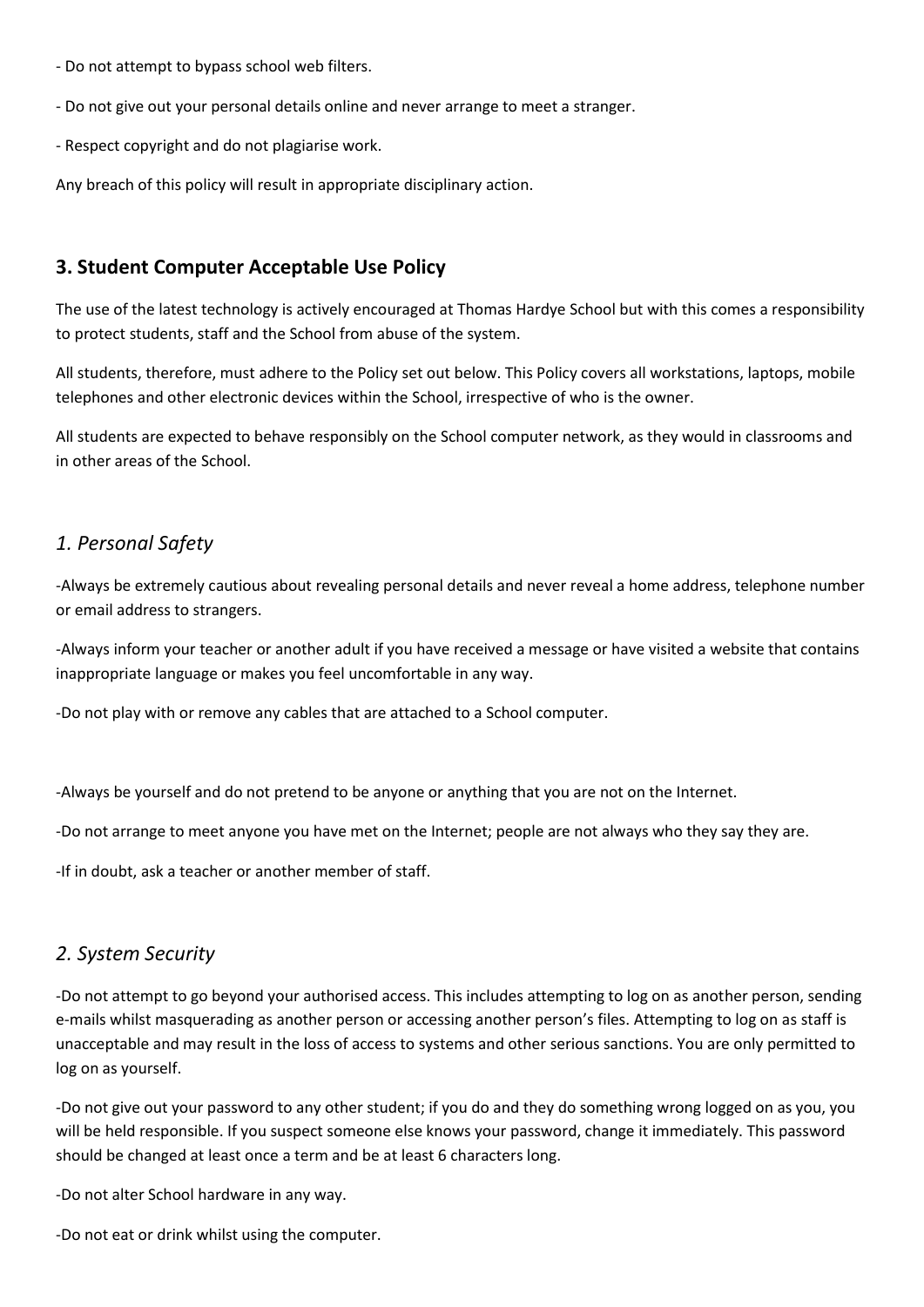#### *3. Inappropriate Behaviour*

'Inappropriate Behaviour' relates to any electronic communication whether email, blogging, tweeting, social networking, texting, journal entries or any other type of posting/uploading to the Internet.

-Do not use indecent, obscene, offensive or threatening language.

-Do not post or send information that could cause damage or disruption.

-Do not engage in personal, prejudicial or discriminatory attacks.

-Do not harass another person. 'Harassment' is persistently acting in a manner that distresses or annoys another person.

-Do not knowingly or recklessly send or post false, defamatory or malicious information about a person.

-Do not post or send private information about another person without their prior agreement.

-Bullying of another person either by email, online or via texts will be treated with the highest severity.

-Do not access, or post, material that is profane or obscene, or that encourages illegal acts, violence or discrimination towards other people.

-If you mistakenly access such material, please inform your teacher or another member of staff immediately or you may be held responsible.

-Do not attempt to use proxy sites on the Internet.

-Do not take or post a photo of another student or member of staff without their permission.

#### *4. Email*

-You should check your School email at least once a day during term time for new messages.

-Do not reply to spam mails as this will result in more spam. Delete them and inform the IT support office.

-Do not open an attachment from an unknown source. Inform the IT support office as it might contain a virus.

-All emails sent from the School reflect on the School name so please maintain the highest standards.

-Do not use email (including web mail) during lessons unless your teacher has given permission.

-Do not send any files above 10mb by mail. Please ask the IT support office if you require this temporarily to be lifted.

-Do not send or forward annoying or unnecessary messages to a large number of people, e.g. spam or chainmail.

-Do not join mailing lists without the prior permission of IT support.

### *5. Plagiarism and Copyright*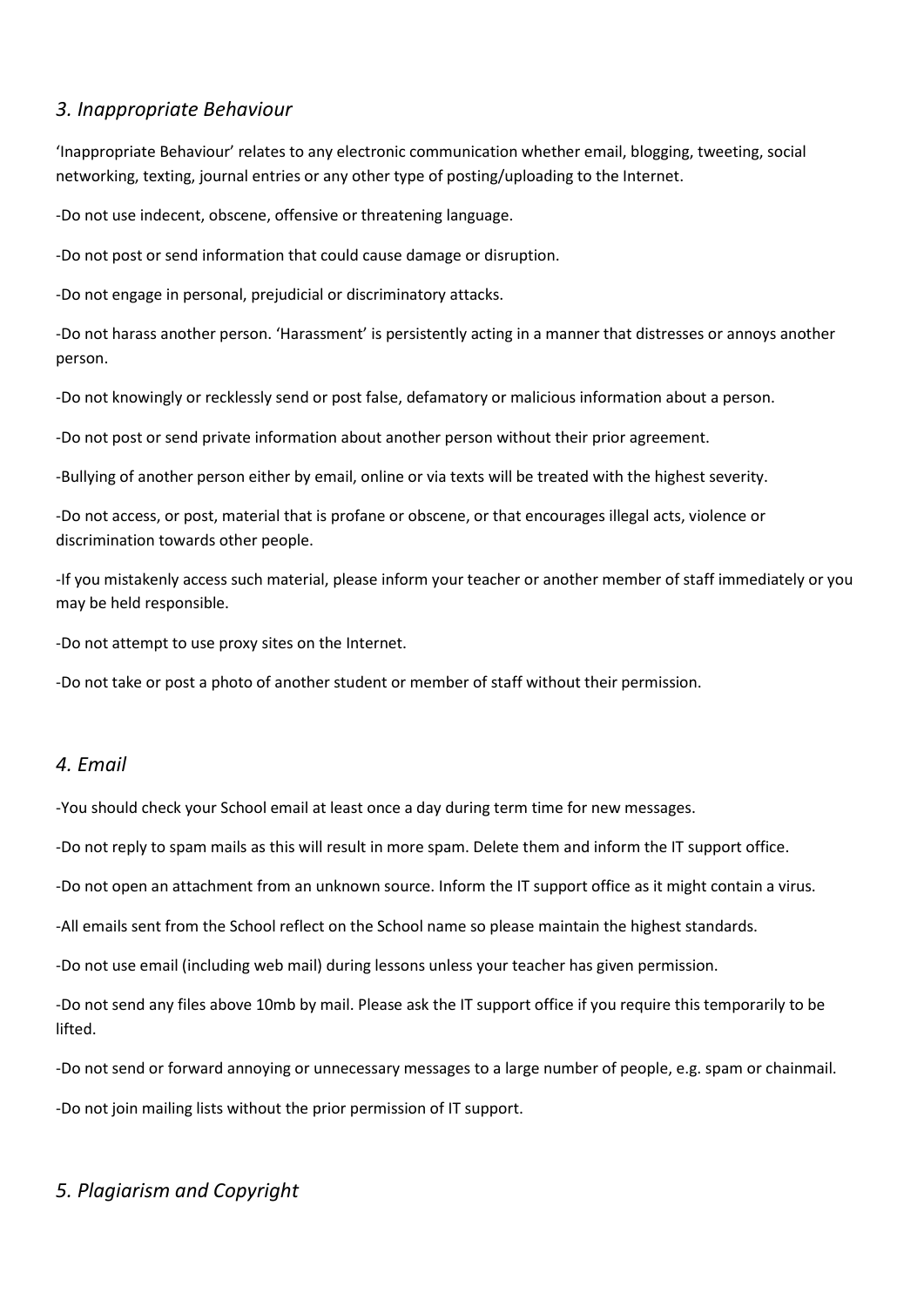-Plagiarism is taking the ideas or writings of others and presenting them as your own. Do not plagiarise works that you find on the Internet or anywhere else.

-You should respect copyright. Breaking copyright law occurs when you reproduce a piece of work. You should request permission from the copyright owner. This includes music files and the copying of CDs, downloading of films from illegal sites and other such formats.

### *6. Privacy*

-All files and emails on the system are the property of the School. As such, system administrators and staff have the right to access them if required.

-Do not assume that any email sent on the Internet is secure.

-All network access, web browsing and mails on the School system are logged.

-If you are suspected of breaking this Policy, your own personal laptop/device and mobile telephone can be searched by staff.

-The School reserves the right to randomly search the Internet for inappropriate material posted by students and to act upon it.

### *7. Software*

-Do not install any software on the School system.

-Do not attempt to download programmes from the Internet onto School computers.

-Do not knowingly install spyware or any sort of hacking software or device.

#### *8. Sanctions*

-Sanctions will vary depending on the severity of the offence; they will range from a warning or withdrawal of Internet use, to suspension or expulsion.

-A breach of the law may lead to the involvement of the police.

### *9. General and Best Practice*

-Think before you print; printing is expensive and consumes resources which is bad for the environment.

-Priority must be given to students wishing to use the computers for School use.

-Always log off your computer when you have finished using it. Do not lock the computer so that others cannot use it.

-Always back up your work if you are not saving it on the School system. Work saved on the School system is backed up every night for you, but be careful if you only have a copy of your work on a memory stick.